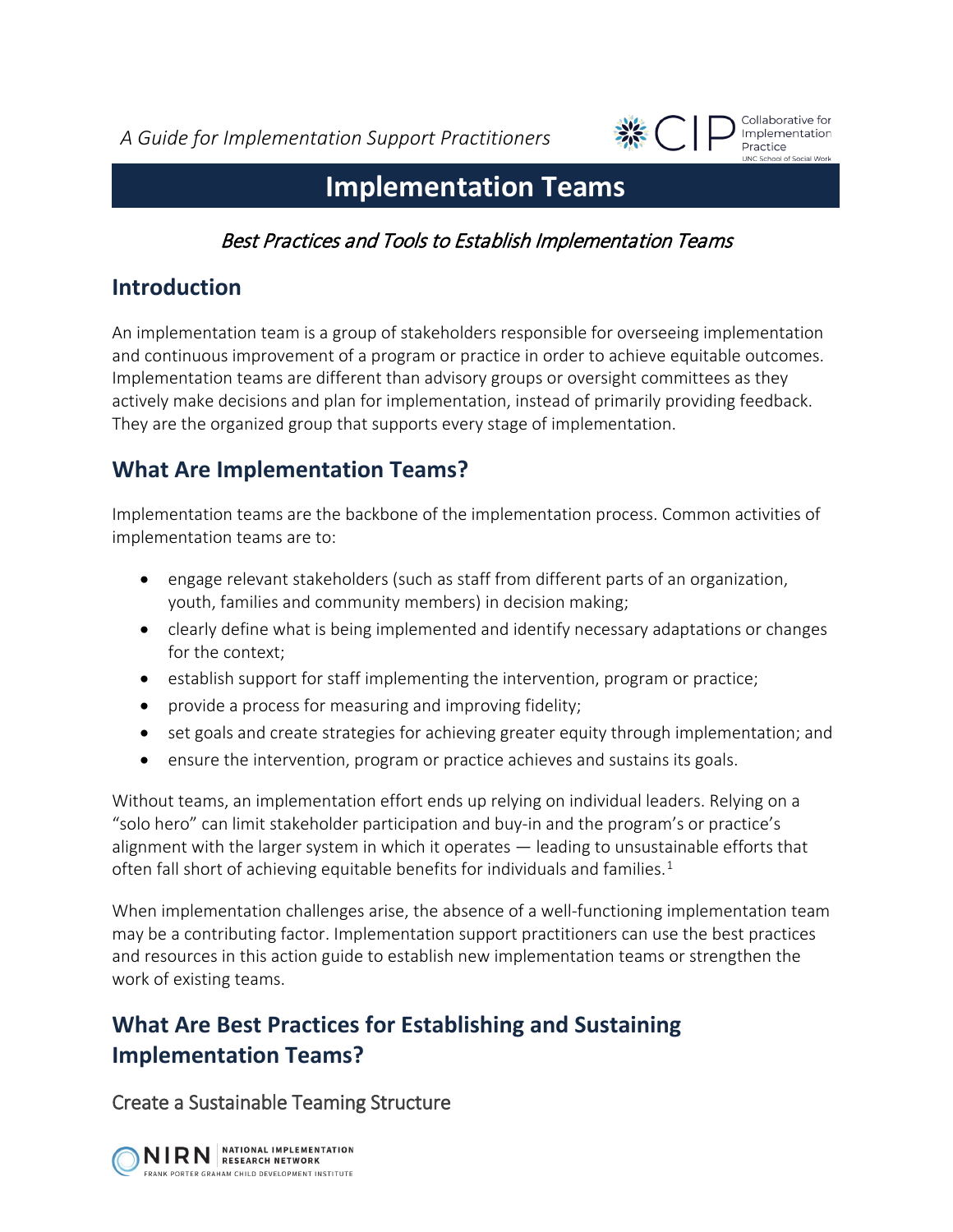Creating a sustainable teaming structure requires incorporating inclusion and equity throughout the process. Teams can take on different forms depending on scope or size or project, available resources, project goals, objectives and guiding principles. Implementation support practitioners develop and coach teams that will be responsible for a change effort.

- Build a small and skilled implementation team. A typical implementation team should include six to 10 members. Team members should represent a variety of perspectives and complementary expertise, including organizational functions such as administrative, fiscal, programmatic and policy making, as well as key partners, community members or individuals and families.<sup>[2](#page-8-1)</sup> For example, teams should have members that understand the program or practice from both the direct service perspective and the administrative perspective. It is also critical to include individuals with cultural and contextual knowledge and experience on the team. This may include direct service staff or individuals and families who receive the program or practice, if they wish to engage at this level. Collectively, the team should have expertise in:
	- the program or practice;
	- the culture and context in which the implementation effort will take place;
	- **the development of implementation supports such as training, supervision and** coaching, as well as data systems; and
	- E key aspects of systems change, such as regulations, policy and funding.<sup>[3](#page-8-2)</sup>

Members must have time and resources dedicated to participating on the team and have defined team duties.<sup>[4](#page-8-3)</sup> Team members should be compensated for participation. When a staff member is participating on a team as part of their work, the role should be included in their job description if possible. Implementation teams might also consider securing funding to compensate community members for their time and work when they are otherwise unpaid, in contrast to people who are participating on the team as part of their regular jobs. Completing a Composition Analysis Template<sup>[5](#page-8-4)</sup> that captures the competencies and characteristics of the team members can help to promote inclusivity and equity by illuminating gaps in representation and identifying needed perspectives.<sup>[6](#page-8-5)</sup>

- Engage diverse perspectives equally. Making change in complex systems requires buy-in and commitment from diverse stakeholders. Team diversity (which should be considered in terms of race/ethnicity, gender, position with the organization, etc.) strengthens learning, a critical component for engaging staff and ensuring their sustained participation. Without a diverse and inclusive team, gaining buy-in will be an ongoing challenge. Ensuring all members of a diverse team can participate fully can be challenging given the power dynamics and historical relationships of different groups. Without attention to power differentials, community member or client participation on a team can be superficial — or worse, an example of tokenism. Implementation teams can purposefully account for these factors by choosing times and meeting places that are available and accessible for both community members and organizational staff.
- Outline the purpose of the group and the scope of work and deliverables for which the group will be held accountable. A team charter should include:
	- The vision and purpose of the team;



Collaborative for Implementation Practice **JNC School of Social Work** 

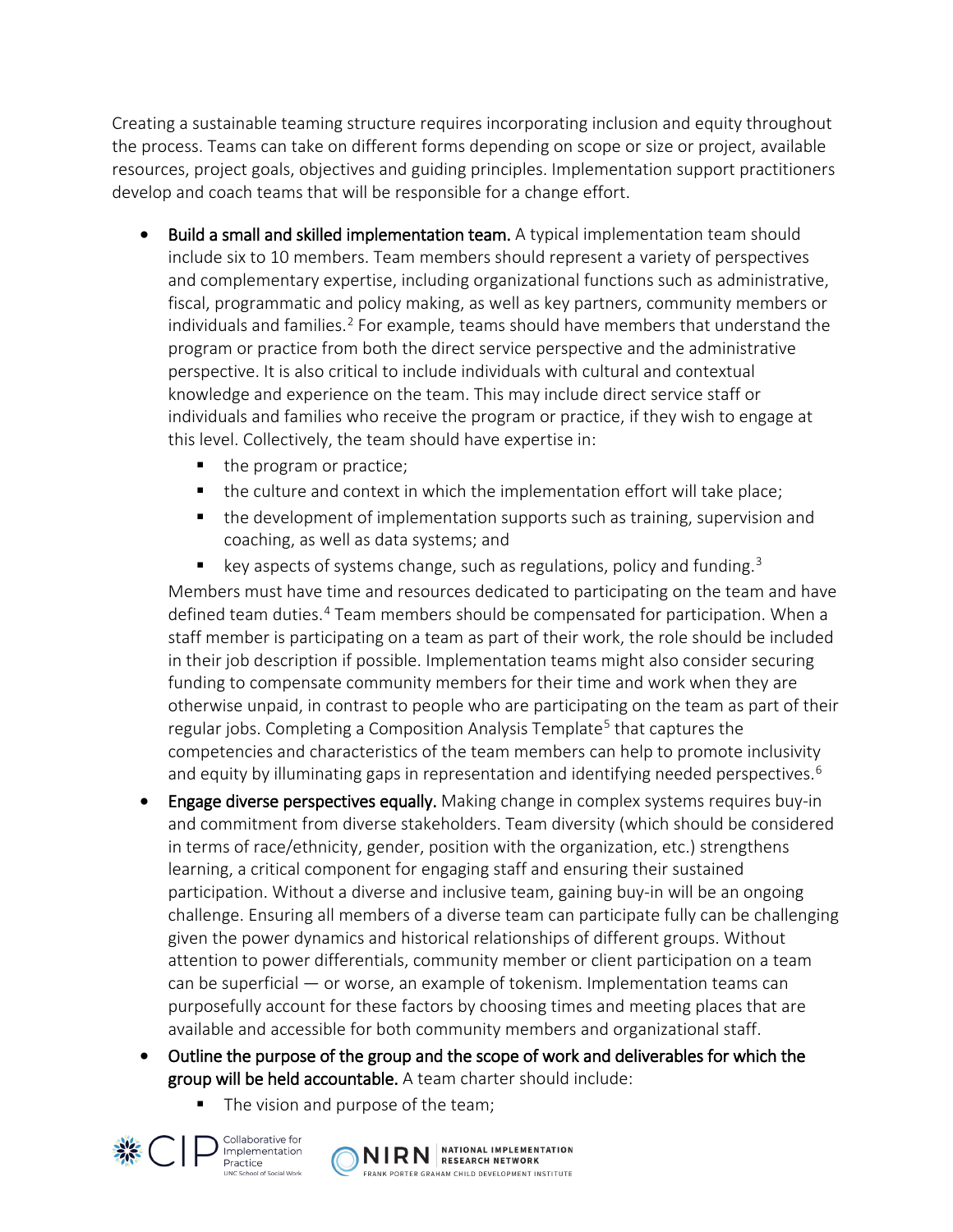- The scope of work and deliverables for which the group will be held accountable;
- The roles and responsibilities for all members, including expected effort;
- The frequency of team meetings;
- Communication protocols;
- **Available resources; and**
- $\blacksquare$  Decision-making authority.<sup>[7](#page-8-6)</sup>

The charter creates basic norms and clarity on how the team relates to other supporting implementation.[8](#page-8-7) It should be written so that it is understandable and accessible to all members of the team.

- Develop internal and external leadership structures. Implementation teams should have co-leadership (two or more designated leaders) to convene and guide the team's work. Co-leadership is an intentional strategy to avoid the "solo hero" model described above.<sup>[9](#page-8-8)</sup> Co-leaders play a critical role in facilitating implementation team meetings to ensure productive, clear and honest communication among all team members. They meet ahead of each implementation team meeting to prepare the agenda and outline a facilitation plan that includes clear roles. Implementation teams should consider the selection of coleaders as an opportunity for community partner leadership. Given that the roles of coleaders and their individual levels of authority in an implementation effort may vary, implementation teams either need delegated authority for decision-making or access to departmental or organizational leaders who have the formal authority to make resource and policy decisions. These relationships between co-leaders and those with formal authority ensure the team's decisions can be implemented when they require higher authority.
- Develop linked implementation teams in large systems. Large-scale or complex initiatives often encounter challenges that cannot be addressed at only one level of the system. For example, a community working to improve adolescent job readiness may face barriers that require support from regional and state policy leaders. The community implementation team alone cannot change the larger system that affects youth and families. In systems change efforts, implementation teams at each level of the system can facilitate alignment and reduce silos. Each implementation team in the system shares the same goal — for example, improving adolescent job readiness — but is accountable for activities specific to their position in the system.

Linked teams can also serve as a mechanism for equitable implementation. As linked teams and their members align across systems and sectors around a shared implementation goal or objective, such as ensuring all individuals or families have access to services that meet their needs and address their assets, they are presented with an opportunity to identify potential inequities related to access to care and support to engage in services. Because inequities experienced by individuals are often rooted in institutional and structural racism, inequities cannot be addressed solely at one level of the system. Linked teams can seek to identify and address community level challenges related to equitable implementation while also working to identify and address policies that limit access to care for particular groups of people, thereby perpetuating disparities



Collaborative for Implementation Practice

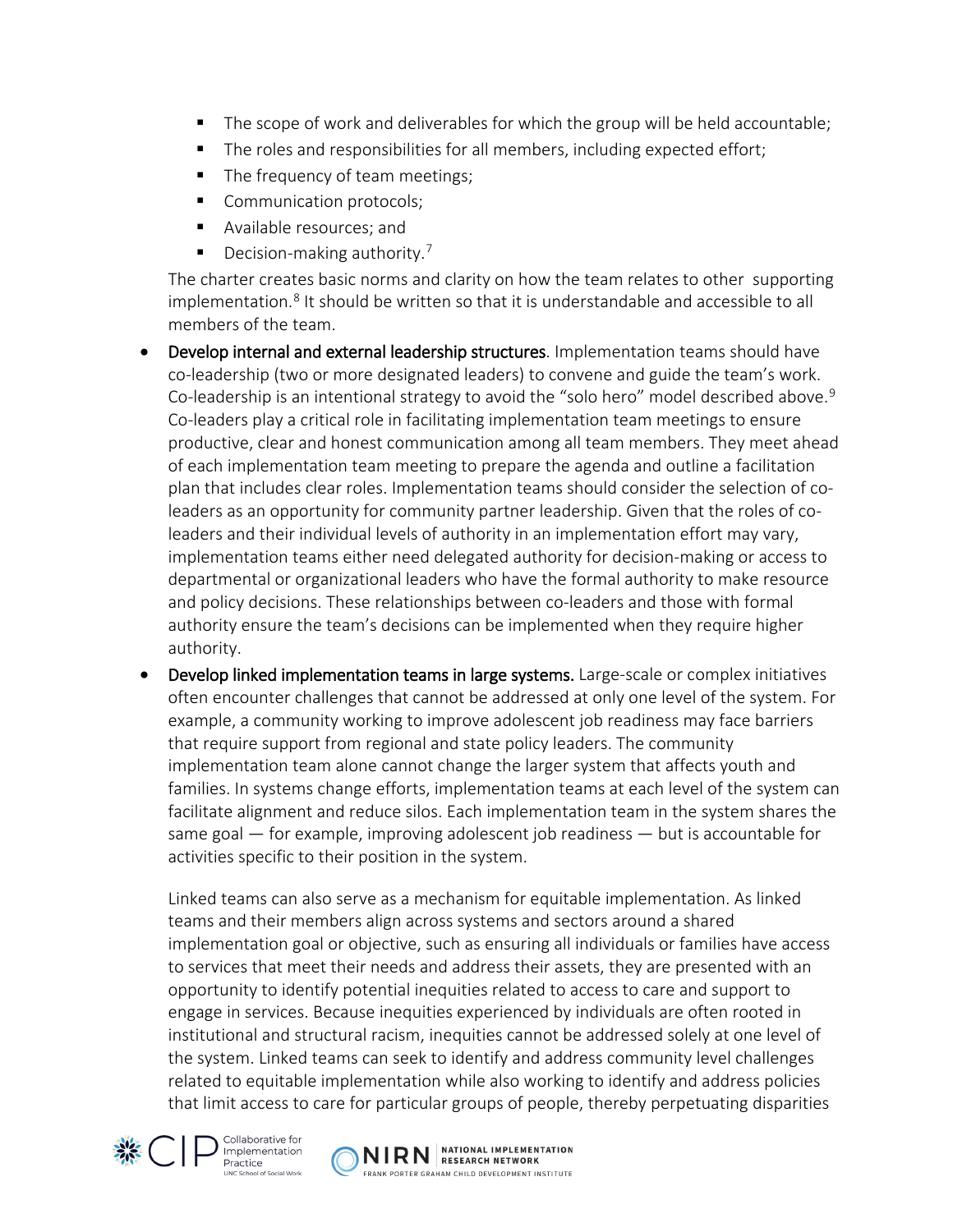in outcomes. For example, linked teams can use disaggregated data to conduct a root cause analysis to understand barriers to accessing services. By grounding the implementation work in equity considerations, teams can raise issues of structural racism in the systems in which they work and the communities in which they live.

A linked team structure can take on different forms. Two examples of linked implementation teams are shown below. In the first, a local effort is linked to regional and state level implementation teams working on the same goal. In the second, a placebased initiative uses a community implementation team to provide coordination and oversight for the initiative and strategy-specific teams to focus on individual aspects of the initiative, such as home visiting. In any linked teaming structure, each team must define its role and responsibilities, consider diverse membership and accessibility and develop strategies for coordination and communication.

*Figure 1. Linked state, regional and local implementation teams*







Communication provides the crucial link between implementation teams. Individuals who sit on several teams can help the teams communicate with each other. For instance, in the linked community and strategy teams example, an agency manager might sit on the community implementation team and also on the home visiting team. On the community team, the manager can represent the home visiting work and raise awareness of successes and challenges relevant to the larger place-based effort; on the home visiting team, the same manager can share information about the larger place-based effort that



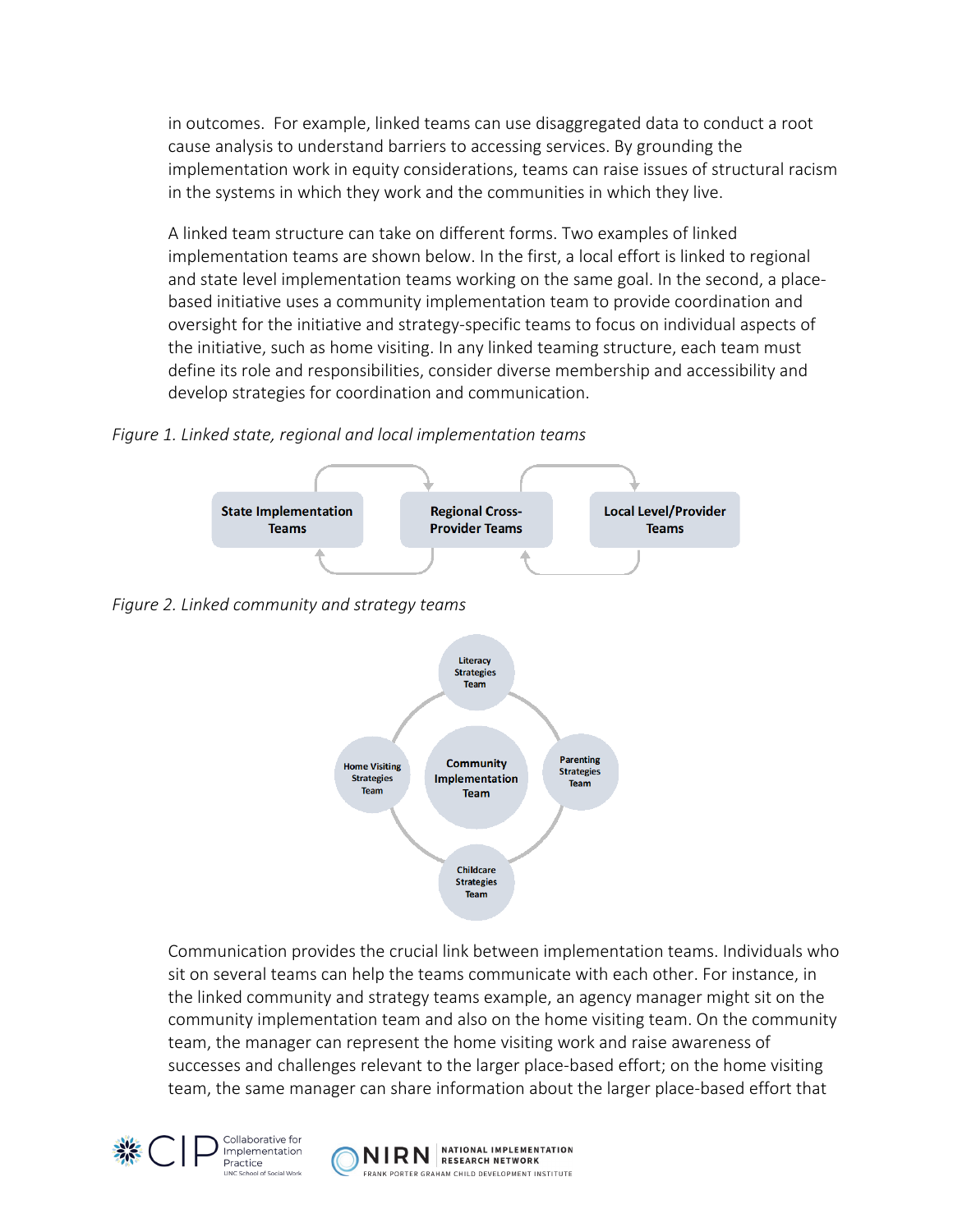is relevant to home visiting. Often in linked teaming structures for place-based work, coleaders of strategy teams are part of the community implementation team to ensure feedback loops operate among teams. Alternatively, teams can create communication protocols that establish routine check-ins and create opportunities for shared problem solving across teams.

#### Ensure Effective Team Coordination and Communication

Implementation support practitioners help an implementation team to develop a charter to coordinate the team's work and specify the roles, responsibilities and goals of the team and its members. Charters can be used to establish norms and processes for the team's way of work, outline communication plans with stakeholders and orient new team members. One critical responsibility for the implementation team is engaging in two-way communication — sharing and receiving feedback — with stakeholders and other teams. If the communication processes are complex, the team might develop a separate communication plan to detail them.

- **Establish consistent meeting times and protocols.** Implementation teams should have regular, consistent meeting times when all members can attend. The meetings should follow procedures established by team members and described in the charter to use meetings effectively and achieve planned objectives.[10](#page-8-9)
- Establish protocols for stakeholder communication. Implementation teams should have clear protocols for sharing information and communicating with stakeholders. Protocols should identify the various stakeholders with whom the team should communicate (including other linked teams, policymakers and community members), the circumstances in which the team should communicate, the type of information that is shared and specific methods of communication. Communication should flow in both directions, so that information is shared with and received from stakeholders. Including and honoring stakeholder feedback and perspective are key elements of successful communication. A common misstep in stakeholder communication occurs when teams seek feedback from community members but do not summarize the findings and share them back with the community. Structured communication protocols can help avoid such missteps and facilitate decision making and ongoing improvement throughout the implementation process across the service system. Teams should communicate at every phase of implementation about what is working and what is not working, and how those conclusions were drawn.
- Define the team's continuous quality improvement process. Using disaggregated data to make decisions and improvements is a core function, so teams should have clearly defined processes for continuous quality improvement and consider having a team member with experience in CQI to help guide the process. Since not all team members will be experts in data use or quality improvement, the team should develop processes that are transparent and described in plain language. The team also should seek opportunities to develop team members' skills in this area.
- Establish policy-practice communication loops within and across systems. Implementation teams help to build connections across the system with multiple relevant stakeholder



Collaborative for Implementation Practice

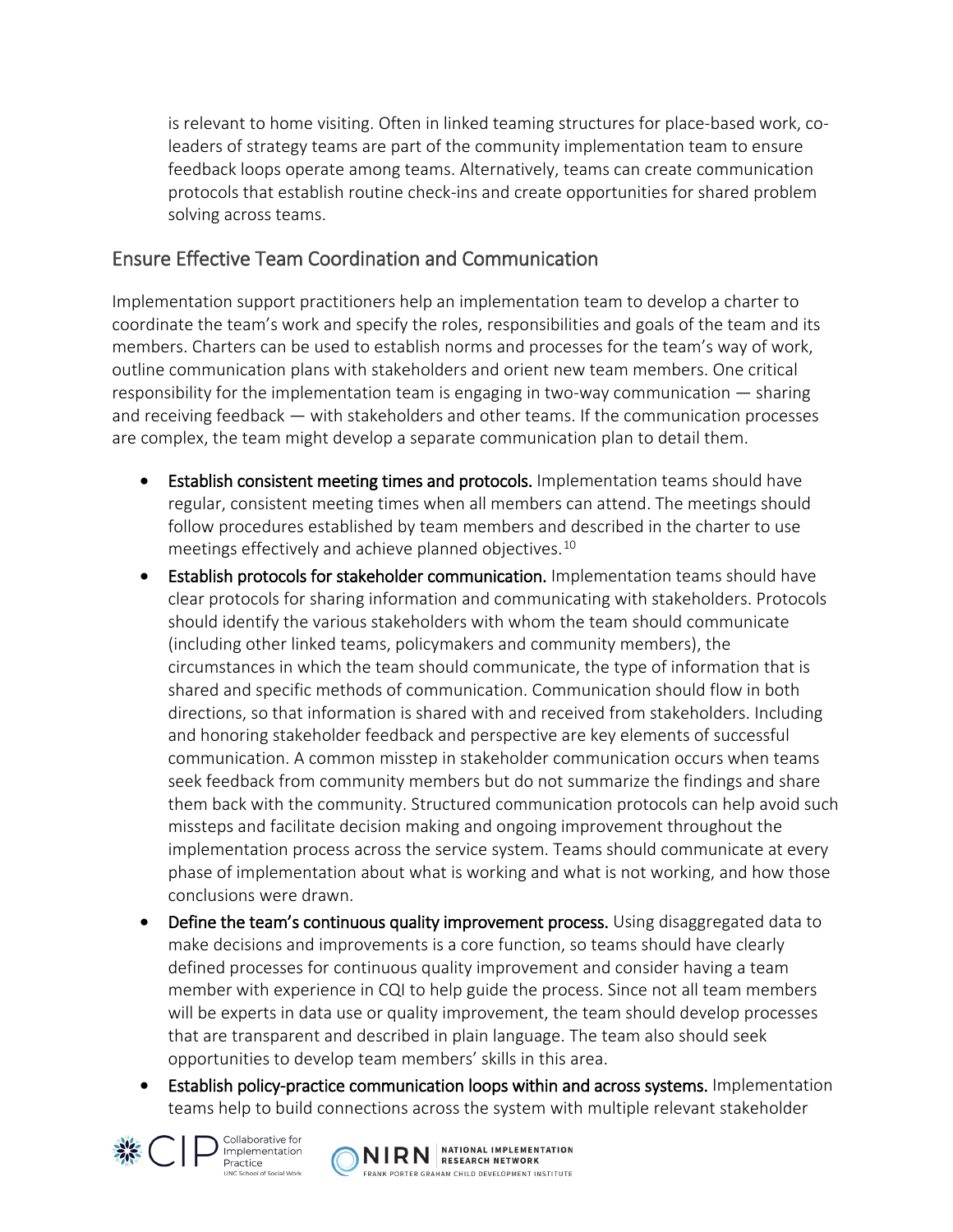groups, including government agencies, model developers, community partners, individuals and families, and, potentially, other systems. By serving as systems liaisons, teams can improve referral systems, coordinate the use of resources and promote learning across service providers.<sup>[11](#page-8-10)</sup> They can also liaise with communities, beneficiaries and policymakers to communicate important information to system leaders to strengthen systems alignment and remove barriers. Communication loops also serve as an established, formal way to gather information and feedback from stakeholders and communicate changes that were made based on feedback. These policy–practice communication loops are a key aspect of successful implementation efforts. For example, teen pregnancy prevention programs are often delivered in schools by contractors who are not school system employees. Including a principal or another school official on the implementation team with contracted practitioners enables a policy–practice communication loop. Practitioners can point out implementation challenges — such as getting consent for students to participate in programs — to the team, and the school official can proactively engage parents to provide consent for their child's participation. Practitioners can then close the loop by reporting back about whether the revised policy has resolved the challenge.

#### Build and Use Team Capacity for Implementation

- Lead an inclusive intervention selection and adaptation process. Implementation teams are responsible for supporting and coordinating all aspects of selecting, implementing, adapting and sustaining an intervention. This includes collecting data on specific interventions and engaging stakeholders in the learning and selection process.<sup>[12](#page-8-11)</sup> As implementation progresses, the team continuously assesses fidelity to improve the intervention and its infrastructure and identifies barriers and solutions.<sup>[13](#page-8-12)</sup> Implementation teams also make data-informed decisions about how to adapt the intervention, including adaptations that incorporate the culture and experiences of participants.
- Identify and resolve gaps in organizational infrastructure. Implementation teams assess, coordinate, improve and secure resources for the competencies, policies and resources needed to successfully implement the intervention. For example, implementation teams ensure resources are in place to build the competency of staff and relevant community partners to refine their practice through coaching and training. As team members support implementation of a new or refined practice, they are responsible for identifying gaps in the infrastructure necessary at the program, organizational and systems levels and for resolving those gaps by pulling together the necessary resources for capacity building.[14](#page-8-13)
- Use data for decision making and continuous improvement. Implementation teams are responsible for supporting the design and execution of the regular use of disaggregated data for decision making and continuous improvement. This includes creating a system to collect and use program, fidelity and outcome data to inform improvement. Program data provide information on administrative and fiscal details; fidelity data provide information on whether the agency is implementing the intervention as intended; and outcome data provide information on short- and long-term outcomes. Dedicating time



Collaborative for Implementation Practice

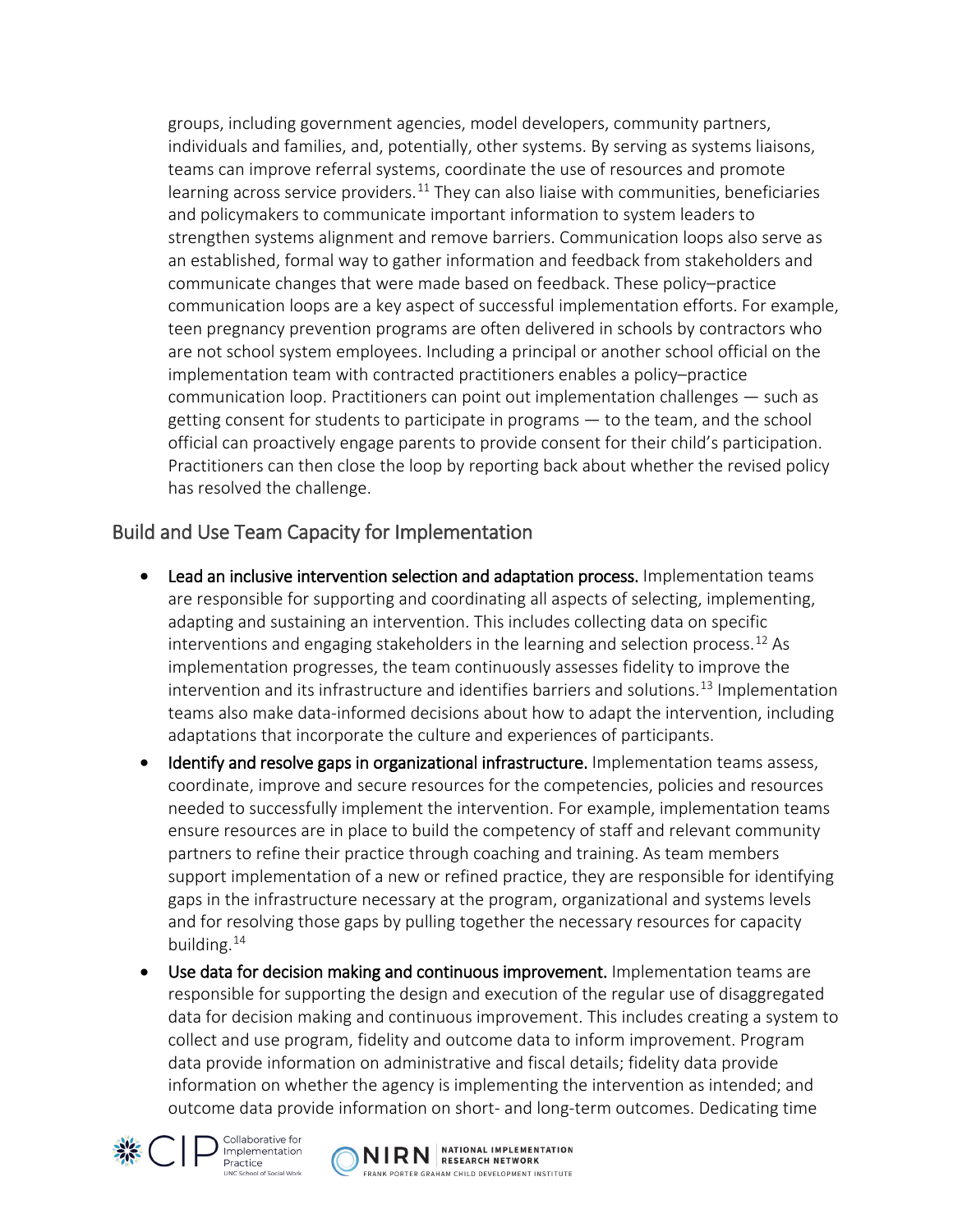for reflecting or debriefing on a regular basis promotes shared learning and improvement.<sup>[15](#page-8-14)</sup>

Provide opportunities for team members to grow and learn. Research suggests that team members are more likely to stay committed to team participation if they have opportunities to grow and learn. These findings indicate that shared leadership and peerto-peer coaching, as well as learning through tasks, produce the greatest growth for members.[16](#page-8-15),[17](#page-8-16) A team of diverse stakeholders will not all have the same skills and knowledge. The team should identify areas for growth and potential training resources to meet those needs. For example, a team might identify a need for expertise in traumainformed care and seek out resources for members to learn more. Sustained engagement is important for teams to be effective.

### **What Principles and Competencies are Needed to Establish and Sustain Implementation Teams?**

Implementation support practitioners frequently engage in efforts to select team members, facilitate team meeting, and improve team functioning. Development of inclusive teams with multiple actors and perspectives, including members of the community and focus population, fosters opportunities for stakeholder leadership and engagement in activities such as implementation planning, communication, problem solving and data-driven decision-making.<sup>[18](#page-8-17)</sup> Specific principles and competencies<sup>[19](#page-8-18)</sup> relevant to supporting implementation team development and activities are described below.



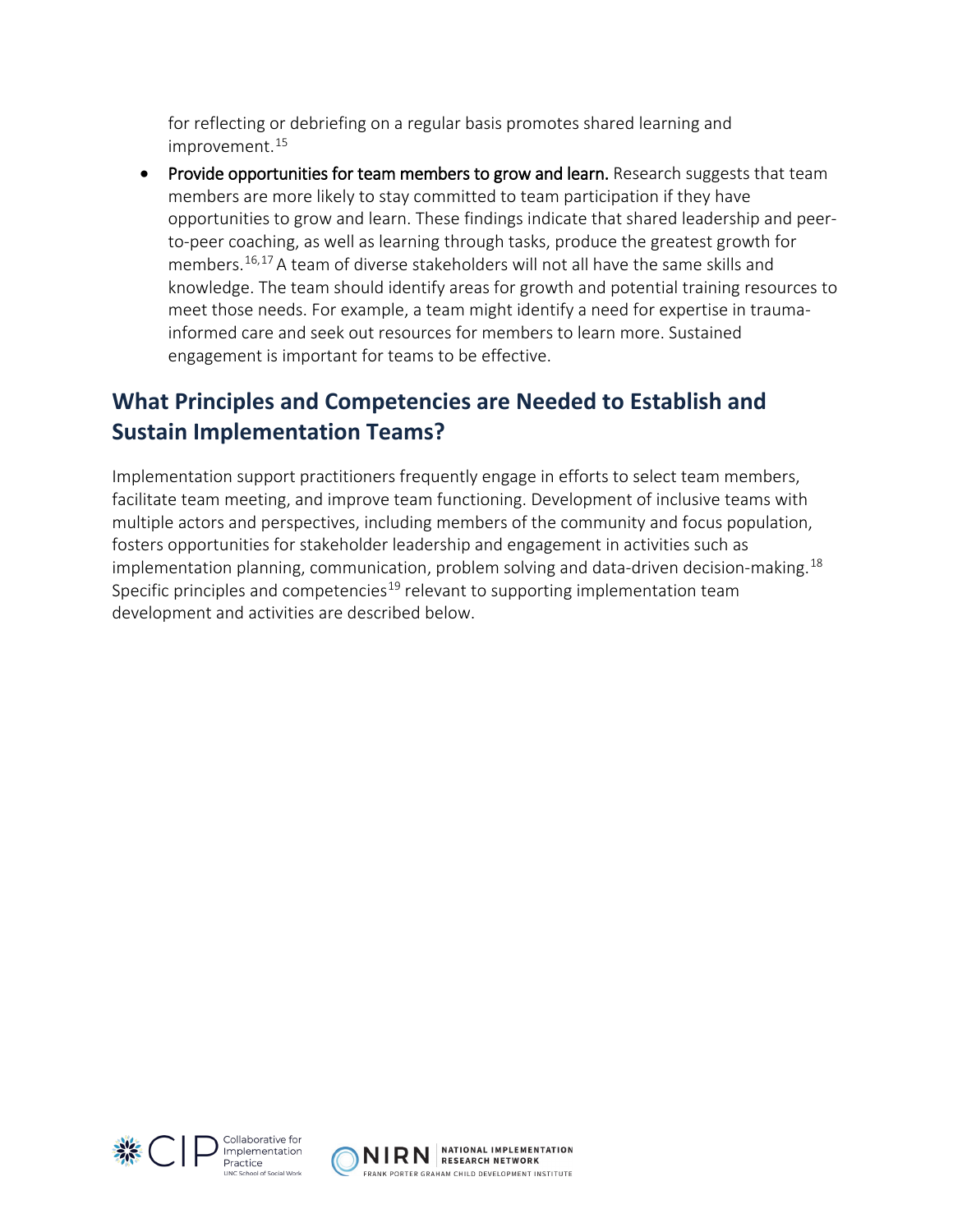#### **Principles**

*Principles guide and underpin implementation support practitioners' work.* 

- Be empathetic: Approach team building with regard for all team members.
- Be curious: Ask questions.
- Advance equity: Integrate equity components.
- Embrace-cross disciplinary approaches: Appreciate diversity of expertise and experience.

#### **Competencies**

*Competencies are the necessary knowledge, resources and skills for the implementation support practitioners' work.* 

- Grow and sustain relationships: Have difficult conversations with team members and be open to feedback.
- Facilitation: Ensure full participation of team members.
- Address power differentials: Use facilitation techniques to make power structures visible and to protect all voices in the implementation process, including all implementation team members.
- Co-learn: Foster the team's development as a space for new ideas to emerge.
- Co-design: Support collaborative implementation planning and co-development within the team.
- Tailor support: Work with implementation team members to select, combine and tailor their implementation strategies.
- Develop teams: Coach teams to improve team functioning.
- Cultivate Leadership and Champions: Grow team members as implementation leaders and champions of culture change.

## **What Tools or Resources Are Available to Establish and Sustain Implementation Teams?**

Implementation support practitioners can use the following resources to support team formation:

1. Implementation Teams Getting Started Worksheet: This planning tool can help make sure the right people are on the implementation team to do the work. The tool can be used by the organization forming the team or by funders to support teaming among their grantees.